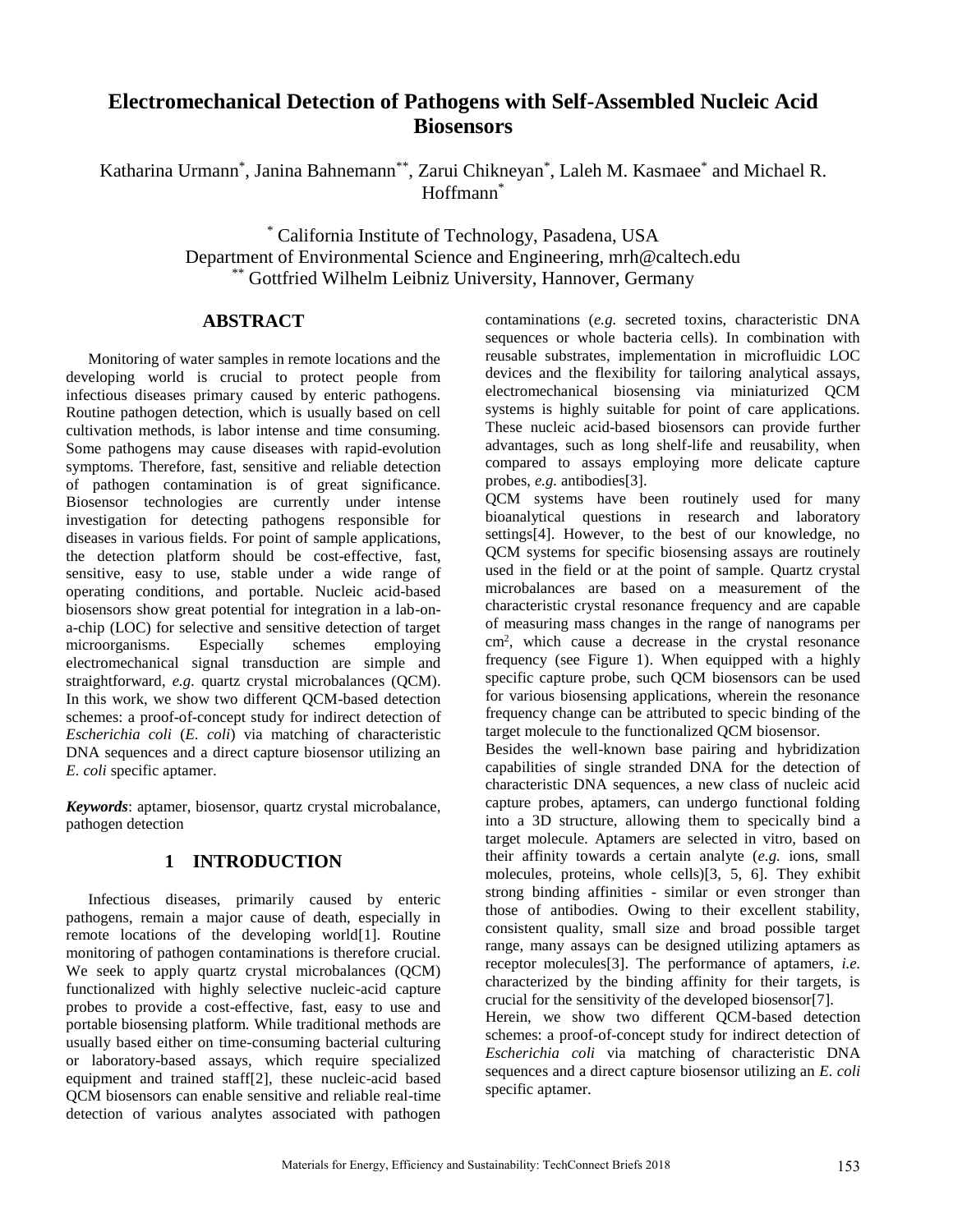## **2 MATERIALS AND METHODS**

#### **2.1 Materials**

DNA oligonucleotides were purchased from Integrated DNA Technologies with respective modifications as shown in Table 1. All buffers and solutions were prepared with deionized RNAse free water (18M $\Omega$ ·cm resistivity) from a Millipore MilliQ system. Tris(2-carboxyethyl) phosphine, HCl (TCEP), 6-Mercaptohexanol (MCH), hydrogen peroxide, 30% (wt/wt) and all buffer salts were purchased from Sigma-Aldrich. Sulfuric acid 98% (wt/wt) was a Merck product.

| Table 1. Oligonucleotide sequences used in this work. |
|-------------------------------------------------------|
|-------------------------------------------------------|

| <b>Sequence Name</b>  | Sequence $(5'$ to $3')$                                                                  | <b>Modification</b> |
|-----------------------|------------------------------------------------------------------------------------------|---------------------|
| Capture<br>oligo      | CCGGACGCTTAT<br>GCCTTGCCATCTACAG<br>AGCAGGTGTGACGG                                       | $5'$ Thiol          |
| Complementary         | CCGTCACACCTGCTCT<br>GT                                                                   | $5'$ Alexa488       |
| Non-<br>complementary | CCATGGTGTGACGGG<br>CGGTGTGTACAAG                                                         | none                |
| Aptamer[8]            | ATCCGTCACACCTGCT<br>CTGTCTGCGAGCGGG<br>GCGCGGGCCCGGCGG<br>GGGATGCGTGGTGTT<br>GGCTCCCGTAT | $5'$ Thiol          |

## **2.2 Crystal Cleaning and Functionalization**

Before use, AT-cut gold coated quartz crystals with a diameter of 0.5 cm and a resonance frequency on the order of 10 MHz (Gamry Instruments) were rinsed excessively with water and isopropanol, then dried under a nitrogen stream. Next, chemical cleaning was performed with hot piranha solution consisting of 98% sulfuric acid and 30%

hydrogen peroxide at a volume ratio of 3:1. To clean each gold layer, 15 μL sulfuric acid and 5 μL hydrogen peroxide were directly added to the surface to oxidize surface-bound contaminants for 2 minutes. Subsequently, the gold surface was rinsed with copious amounts of water and finally dried under nitrogen. This procedure was repeated twice for each side of the quartz crystal, followed by immediate mounting of the crystal into a custom-made QCM chamber.

For the two different systems – indirect and direct biosensing – different immobilization strategies were followed. Briefly, for immobilization of thiol-modified sequences, oligonucleotides diluted to the desired concentration were incubated with TCEP in 200-fold excess for 20 min. Subsequently, the solution was heated at 95°C for 5 min and then let cool to room temperature.

For immobilization of the capture oligo, 200 µL of 8 µM activated oligo solution was drop casted onto a clean gold crystal and incubated for 4 hours. Rinsing was performed with phosphate bufferd saline (PBS) supplemented with  $1 \text{ mM } MgCl_2 (PBS<sup>+</sup>).$ 

For aptamer-functionalization, a co-immobilization protocol was chosen[9, 10]. Herein, activated oligo solution  $(1 \mu M)$  was mixed with MCH  $(20 \mu M)$  befrore drop casting of 100 µL solution onto the gold crystal. After immobilization over night, an additional blocking step with 1 mM MCH was carried out for 15 min. Between the steps, the gold crystal was rinsed repeatedly with aptamer selection buffer (SB, 10 mM Tris-HCl, 500 mM NaCl, 1 mM  $MgCl<sub>2</sub>$ ).

#### **2.3 Sample Preparation**

For DNA hybridization measurements, dilutions of complementary and non-complementary DNA were prepared in PBS<sup>+</sup>.

For direct capture experiments, cultures of *E. coli* (Crooks, ATCC 8739) or *Rhodopseudomonas palustris*



Figure 1: Schematics of a typical QCM biosensing experiment. After functionalization of the QCM crystal, a baseline of the resonance frequency is recorded. Subsequently, the sample solution is introduced and incubated on the QCM crystal while the resonance frequency is recorded in real-time. Finally, the biosensor surface is rinsed thorougly to remove unbound species and then the final biosensing signal is obtained.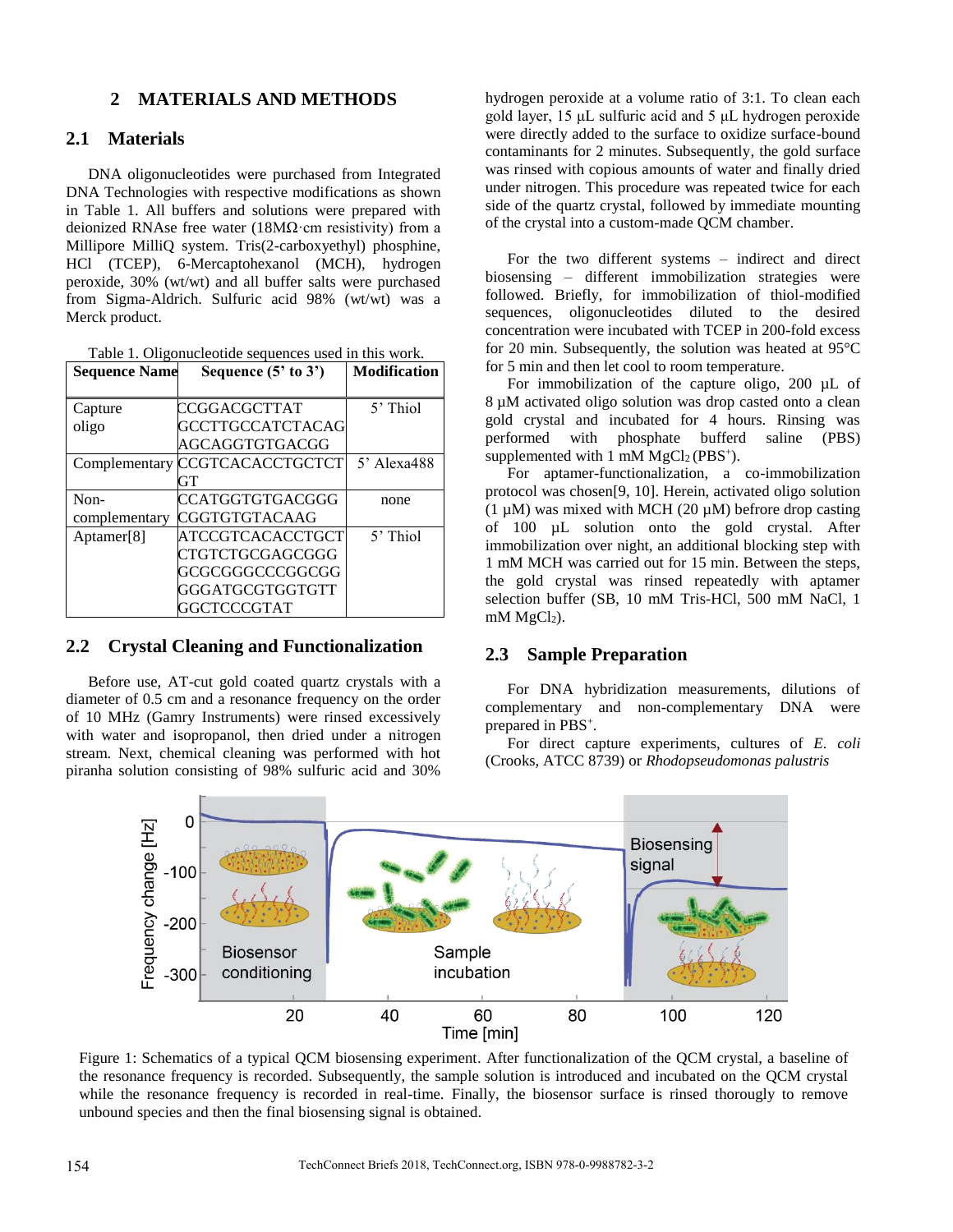(kindly provided by the Geobiology group at the Divison of Geological and Planetary Science, Caltech) were grown in nutrient broth or lysogeny broth, respectively, until an optical density of  $0.5$  (OD $_{600}$ ), which equals about 10<sup>8</sup> cells/mL. Samples of the cultures (1 mL) were spun down in a standard lab centrifuge (10 min at 5000·g), replacing the supernatant by 1 mL SB. Following the resuspension of the cell pellet, the centrifugation and buffer replacement were repeated two more times before the final cell pellet was either resuspended in tap water or SB at an appropriate dilution.

#### **2.4 Biosensing Experiments**

For DNA detection via hybridization with a complementary sequence, the functionalized gold crystal was incubated for 1 min with heated PBS<sup>+</sup> prior to recording of a baseline in PBS<sup>+</sup> at room temperature. Subsequently, 200 µL of the respective DNA sample were casted on the gold surface and resonance frequency of the crystal was continuously measured for 2 h. Lastly, the surface was rinsed several times before recording the final resonance frequency in buffer after hybridization.

Biosensing experiments for the direct capture of pathogens were performed similarly: Before recording of the initial biosensor baseline, the gold surface was incubated with boiling water for 2 min and then rinsed with SB. 100 µL of *E. coli* suspension or other respective samples were exposed to the conditioned biosensor for 1 h, followed by rigorous rinsing with SB and recording of a final biosensing signal.

A typical signal evolution during the biosensing experiment is shown in Figure 1.

#### **2.5 Data Analysis**

Resonance frequencies during crystal functionalization and biosensing experiments were recorded using the Gamry Resonator Software. Results were expressed as change in resonance frequency (in Hz), comparing values during baseline establishment and after sample exposure. Therefore, frequency averages and standard deviations for all stages of the experiment were automatically calculated using a custom written Matlab code.

#### **3 RESULTS AND DISCUSSION**

#### **3.1 Oligonucleotide Immobilization**

Synthetic oligonucleotides can be modified with many different chemical functionalities during their synthesis. For subsequent immobilization on gold surfaces, thiol groups provide for the most simple strategies: self-assembled monolayers are obtained upon chemisorption of the activated thiol-oligonucleotides on the gold surface[11]. Mercaptohexanol can be used in a co-immobilization, filling in gaps and allowing for an ordered orientation of the

DNA strands, which is expected to improve the functionality of the immobilized DNA probes[10].

In a QCM, DNA immobilization can be observed as a significant decrease in resonance frequency, depending on the employed aptamer concentration. Furthermore, electrochemical methods, such as cyclic voltammetry and colorimetric assays (*i.e.* Ellman's assay) were used in this study to show the formation of a continuous nucleic acid layer on the gold-coated quartz crystal (data not shown).

#### **3.2 Biosensing Experiments**

#### **3.2.1 Biosensing of Complementary DNA**

Characteristic DNA sequences are most commonly used as indicators for pathogen contamination in all assays based on polymerase chain reaction (PCR)[12]. While mostly fluorescence dyes are used to detect the PCR products, simple incubation with a DNA-functionalized quartz crystal allows for the quantification of amplified characteristic DNA. In the present study, gold-coated quartz crystals were functionalized with 8 μM DNA and exposed to different concentrations of complementary and non-complementary target DNA. While a resonance frequency decrease can be observed upon capture of complementary DNA strands (see Figure 2), the control with non-complementary DNA shows no change in the crystal frequency (data not shown). Hybridization of complementary DNA was also confirmed by fluorescence microscopy of the crystal, leveraging the fluorophore tag (Alexa488) of the complimentary sequence (data not shown). A detection limit of 10 nM target DNA was achieved.



Figure 2: Frequency changes upon hybridization of complementary DNA strands at different concentrations and schematics thereof.

## **3.2.2 Aptamer-Based Direct Capture**

Cell lysis, DNA purification and amplification are labor and instrumentation-intensive steps needed for PCR-based biosensing assays[2]. Herein, an aptamer selected to specically target the outer membrane proteins of *E. coli* Crook's strain[8] was employed to demonstrate the QCM's capability to bind and thus detect *E. coli* cells directly from a sample suspension without any pre-treatment. 1 μM